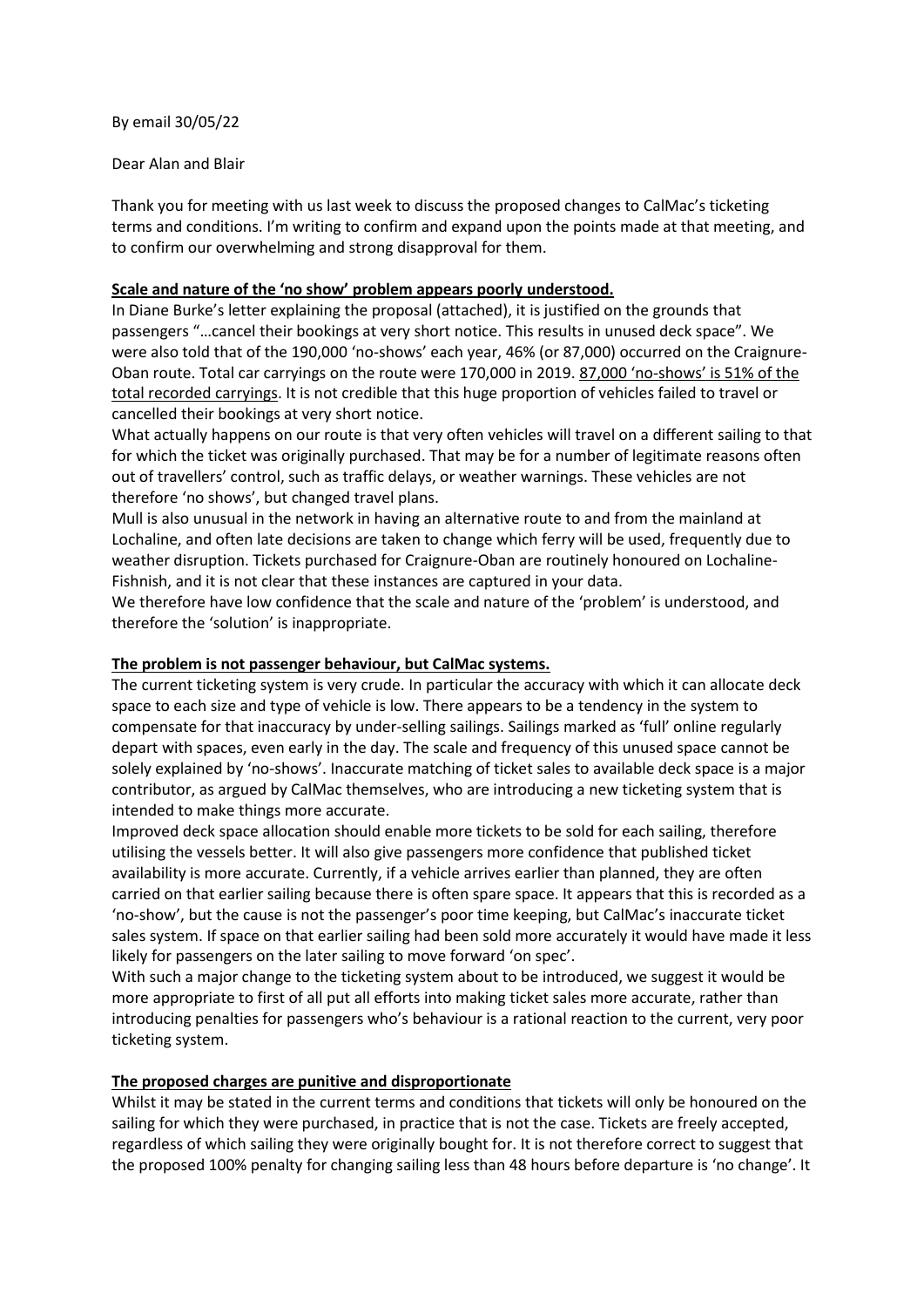is a huge and entirely disproportionate change to address a perceived 'problem' that the company appears to place entirely on its customers.

The problem identified is (to quote from Diane Burke's letter) passengers who "…make multiple reservations, then cancel the ones they no longer require at late notice, often too late for us to reallocate the space." . If this indeed the problem (and as stated above, we don't believe it is), then the solution (with the aid of the soon-to-be-introduced ticketing system) is to identify those 'offenders' and focus on them. What is proposed is a crude, highly punitive sledgehammer to break a very small problem 'nut'. Under the proposals, someone who arrives late due to congestion enroute (or any other legitimate issue) will have their entire ticket fee forfeited. Such a penalty will only penalise completely innocent passengers un-necessarily and disproportionately. Is it fair to have 100% of one's ticket forfeited because of heavy traffic, poor weather or a breakdown en-route? We understand that the new ticketing system will store passenger details against all tickets, and most will be identified by customer account. It should therefore be an easy exercise to identify passengers who repeatedly purchase tickets and then don't use them. Placing the threat of 100% loss of fares over all passengers is punitive, unfair, stressful, expensive, and dangerously corrosive to the principles of the Road Equivalent Tarriff and life-line service provision.

## **Fails to understand island life and the nature of the ferry service**

The ferry system is an extension of the road network, as embodied in the '**Road** Equivalent Tariff'. Islanders' journeys are often essential, part of everyday life and business, and not discretionary. Justifying the proposal (again quoting from Diane Burke's letter) on the grounds that it is"…comparable to the policies of other UK ferry operators", demonstrates a lack of understanding of how the ferry service is used. The service between Craignure and Oban with 20 departures each day in summer, is more comparable to a local bus service than a cross-channel ferry. It is a public service, as essential as a road, and should be as easy to use as a bus service. Our journeys are not planned weeks ahead, but just a few days or even just hours. Flexibility and freedom is a fundamental requirement of life-line public ferry services, and these proposals will only undermine those principles.

It is also inaccurate to say that punitive charges like this are common-place in other UK ferry operations. From a survey of other operator's websites, such restrictive and punitive charges do not seem to be the norm:

Northlink- bookings can be changed without charge and cancelled up until the day of departure with a full refund.

Pentland Ferries – bookings can be changed with no charge

Orkney Ferries – regular travellers use multi-journey books that can be used on any sailing, and specific-sailing tickets can be cancelled with a full refund if done more than 24 hours before departure.

Western Ferries – no bookings, just turn up and go.

Shetland Ferries – regular travellers use multi-journey books. Specific-sailing tickets can be cancelled with full refund.

Stena – the degree of flexibility and refund varies with the type (and cost) of the ticket. Some are fully flexible and refundable, others not.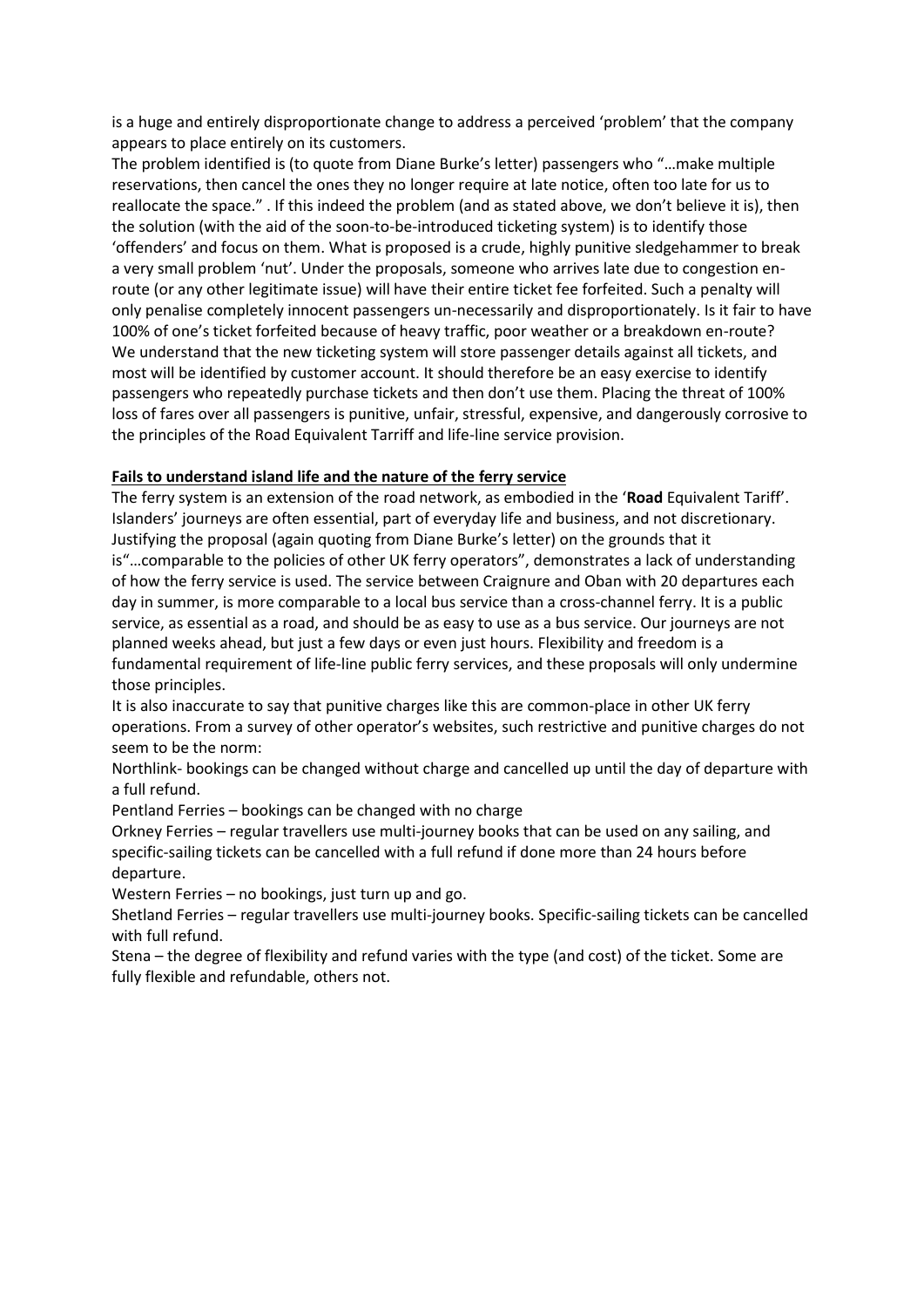## Isle of Man Steam Packet Company – see below.



#### Wightlink – see below:



We can see no evidence of CalMac's contention that punitive cancellation charges are the 'norm' in the wider ferry industry.

#### **The Problem is lack of capacity and a failure to plan for impacts of RET**

A more relevant comparison of ticketing policy on domestic public ferry services is not with P&O or Stena, but Norway. We have taken inspiration from the Norwegians on RET, but we have failed to plan for its impacts. It is stated that traffic has increased by 37% in the past five years as if that was a surprise in some way. The increase in demand generated by the introduction of RET was entirely predictable and predicted – yet very little was done to increase capacity in preparation for it. On Mull we had a second vessel introduced in the summer, but the Coruisk (and now the Loch Frisa that replaces her) are completely inadequate.

In Norway, the vast majority of domestic ferry services do not require to be pre-booked. There is ample capacity and high frequency. Vehicles turn up and board; and if there isn't space they get the next sailing – which is often minutes rather than hours away. Thus Norway don't just have roadequivalent **tariffs**, but a road-equivalent **service** also.

So rather than introducing punitive fines on **islanders** for failing to travel according to plan, what is needed is a fast and radical increase in capacity. We should not be punished for government failure to plan for the very predictable impacts of RET.

#### **Damaging to the economy**

Businesses and individuals need flexibility and freedom, not a rigid and punitive scale of punishments. To repeat the examples given in our meeting – a) Hauliers who would prefer to travel via Oban will instead favour the (unbookable) Lochaline-Fishnish service. A return ticket for an HGV via Oban is hundreds of pounds, and the prospect that would all be forfeited in the event of delay in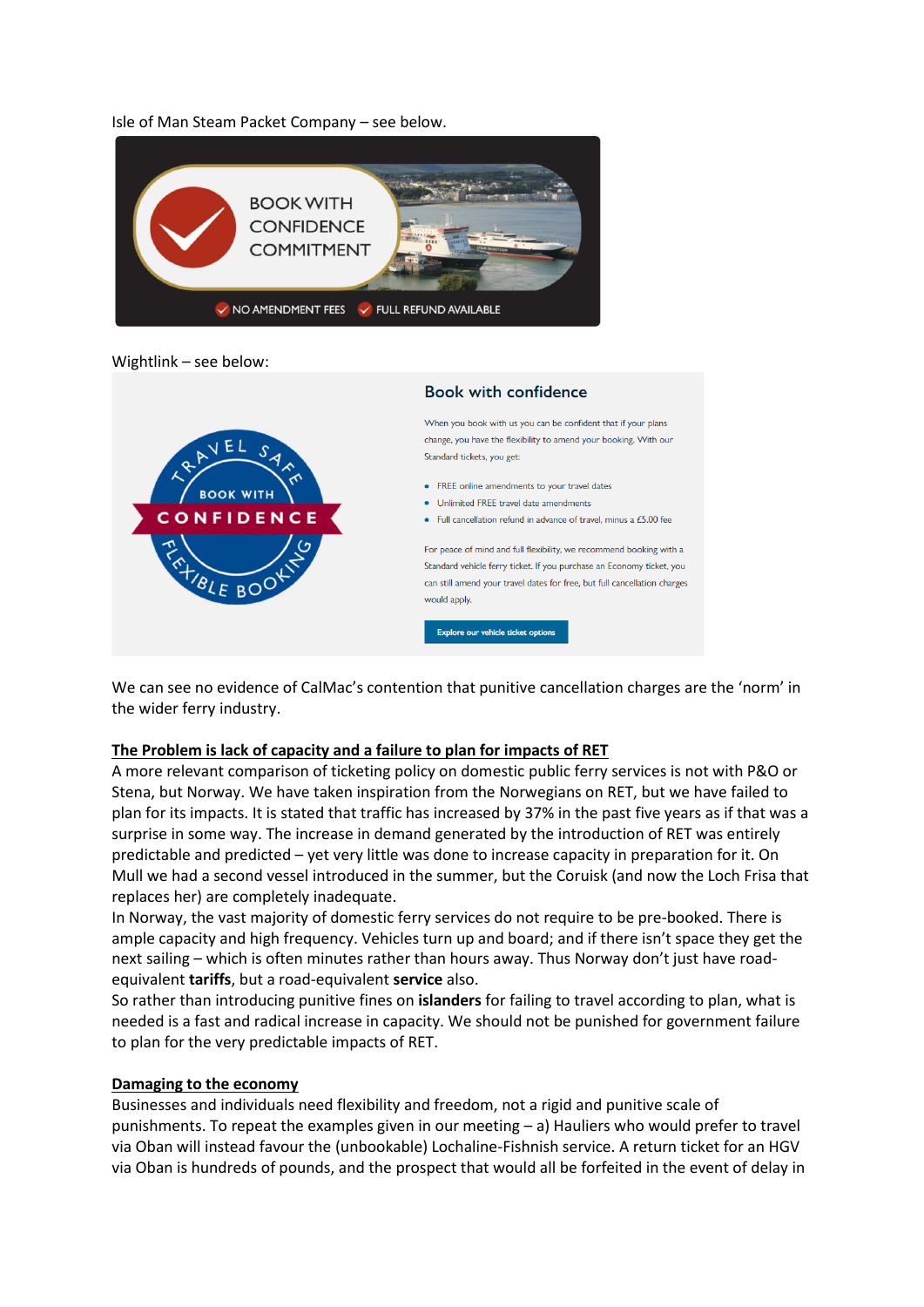arriving at the port will be a big deterrence to using the service at all. b) tradespeople and delivery drivers making daytime journeys to Mull will be deterred from travelling, if they cannot make shortnotice decisions on which sailing to use. It is common practice for delivery vehicles to book a 'worst case' return sailing, but will often return to the port ahead of time if they have completed their work or deliveries faster than anticipated. The punitive charges proposed will result in delivery drivers sitting idle perhaps for hours, waiting to travel on their booked sailing, adding cost to the business. Tradespeople may well decide not to travel to Mull at all, if they do not have the flexibility to change travel plans without being financially penalised.

The impact on farmers and crofters is particularly punitive. Their livestock movements are often dictated by weather conditions. They may be forced make a choice between animal welfare and avoidance of a CalMac fine.

## **Administrative burden**

The proposed system together with its limited list of exemptions will result in costly, frustrating, time-consuming administration, particularly for the company itself. For example- passengers who have missed a ferry because of a hospital appointment running late will not be exempt from the charge, but those with a cancelled appointment will. Passengers who themselves are too ill to travel will be exempt, but those cancelling a trip because the person they are visiting is ill will not. Someone involved in a road traffic accident will be exempt from the charge, but someone delayed by a traffic jam caused by an accident will not. Someone who diverts to Lochaline because of a Calmac weather warning on the Oban service will not be exempt, but someone who misses a ferry because a connecting ferry journey was delayed due to weather will.

There are innumerable scenarios where a claim against a CalMac charge will be reasonable and strongly argued, which will inevitably consume huge amounts of passengers' time in appealing, and the time of CalMac staff in dealing with it. This will only add to the cost and inconvenience of customers, and also the workload, stress and expense of employees.

The potential for dispute between staff and passengers at check-in will only be heightened. Port staff will be in the invidious position of having to adjudicate between passengers who have fallen foul of CalMac's terms and for whom the stakes will have become much higher. They face loosing their fare, as well as their place on the ferry if they arrive two minutes after check-in.

## **A policy apparently aimed at revenue generation**

The upshot of these proposed punitive charges is that CalMac will generate more ticket revenue. If a ticket becomes invalid because of late arrival or changed plans, the company will be the prime beneficiary – the car space will have been sold twice. To users, this is another example where it feels like customer service comes a poor second to the commercial and operational preferences of CalMac.

#### **Poor consultation**

MIFC first learned of this proposal when passed a letter by a journalist in mid April, that was intended for MSPs. This is not how good community consultation, particularly on such a sensitive topic should be carried out. Consultation should be a dialogue aimed at an identifiable outcome or problem without pre-conceived solutions. Instead we have the unilateral issuance of a new policy to which we have no option but to react defensively. It follows on from a complete absence of any consultation on the new ticketing system being introduced later this year. MIFC have had no contact from CalMac regarding the new ticketing system for more than two years. Most of what we know about the new system has been gleaned from second-hand information. Furthermore, despite being told that many hundreds of passengers have been consulted in the process of devising the ticketing system, we can find no-one on Mull or Iona who has been consulted in any way. It is therefore no surprise to us that on top of the new ticketing system, this draconian set of charges is being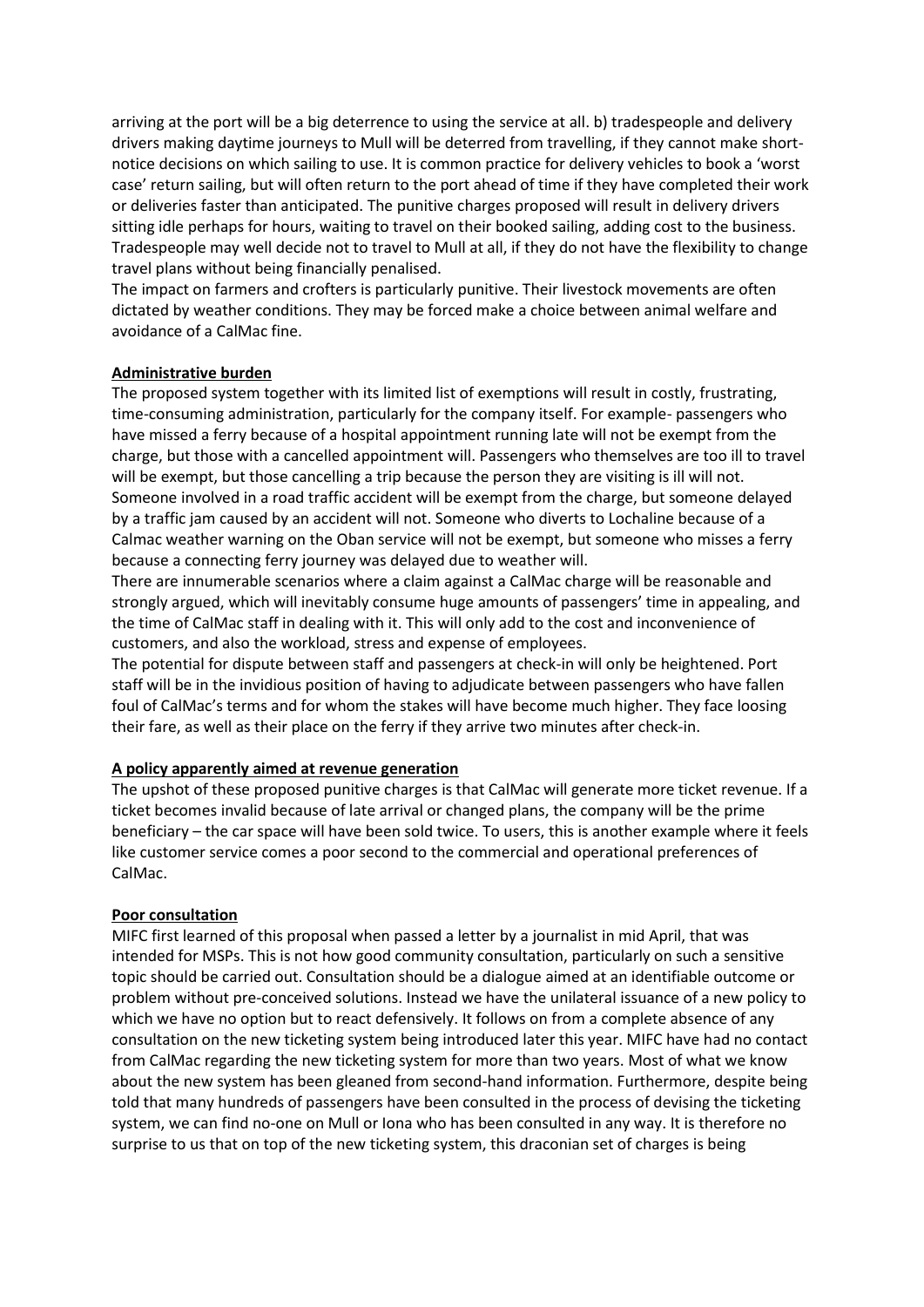proposed without any kind of collaborative discussion. Unfortunately we feel yet again that users are not seen as partners, or a useful resource who could assist with shaping policy most effectively. If CalMac management could not foresee the response that island communities would give to these proposals, they are proven to be out of touch and distant from the islands they serve. If they did forsee the response, they demonstrate disdain or the communities they serve.

## **Islands Act and the requirement for an Island Communities Impact Assessment**

During our meeting, we were told that an ICIA would not be carried out on this new policy because "David MacBrayne are a relevant authority in the Islands Act, but CalMac ferries Ltd are not." We are shocked and appalled at the cynical approach to the Islands Act that this response demonstrates. It appears that rather than respect the Islands Act both in spirit and law, CalMac are seeking to dodge their responsibilities toward island communities with a contrived and highly questionable technical interpretation of the legislation. CalMac Ferries Ltd are a wholly-owned subsidiary of David MacBrayne Ltd. David MacBrayne's only Scottish activity (and therefore only relevance so far as the Islands Act is concerned) is running ferries to Scotland's islands. The only reason for including David MacBrayne as a relevant authority under the Islands Act is in relation to the ferry operations of its subsidiary. That CalMac Ferries Ltd should seek to undermine the Islands Act and the protections it gives to island communities by attempting to interpret the Act in such a cynical manner is an affront to the island communities the company exists to serve.

CalMac should immediately commit to a full and meaningful ICIA of this proposed policy. The Islands Act requires that policies, services and strategies are tailored to the unique circumstances of Scottish islands. The central objective of the Act is that policies are not just copied-and-pasted from other regions or systems without full and meaningful consultation that results in a policy that properly reflects the unique circumstances of island life. The justification for this policy given in Diane Burkes letter was that it was "comparable to the policies of other UK ferry operators". This justification is the complete antithesis of the objectives of the Islands Act. Adopting a policy in Scottish islands on the grounds that it matches the norms from other regions is explicitly the kind of policy-making that the Islands Act is designed to prevent.

# **How CalMac should ensure vehicle deck use is maximised**

Rather than adopting this ill-conceived crude and punitive set of charges, CalMac should instead take advantage of the impending new booking system to maximise utilisation.

If deck space calculations are more accurate: a) More deck space will be available to purchase, because the company will not have to under-sell to avoid the risk of being unable to ship a booked customer. b) If customers have greater confidence in the booking system, they will tend to turn up on spec much less. They will know that unlike currently, if the sailing is indicated as 'full' it is much more likely to be full in reality. c) Make it free and easy for bookings to be amended, and ensure that if a ticket for a named sailing is presented at another, the booking record is automatically adjusted. d) If there are persistent abusers of the system as suggested, use the booking system to identify who they are. For example, If someone is regularly booking on the 5pm but always travels on the 2pm, ask them to change their behaviour. Only as a last resort should there be any element of punishment. e) work collaboratively and constructively with block-booking customers to minimise the impact of changed plans on their part.

# **Equal access to ferries should be the priority, not punitive fines**

One of the biggest issues that islanders' face is the unfair 'first-come-first-served' booking system. It is prejudiced against islanders. "First-come-first-served" prioritises those who can book furthest ahead of time, and penalises islanders who cannot plan every journey weeks ahead. We have been repeatedly writing and arguing for this critical issue to be remedied, but nothing has been done. Instead of listening to the needs of islanders, we instead have this ill-conceived proposal that seems